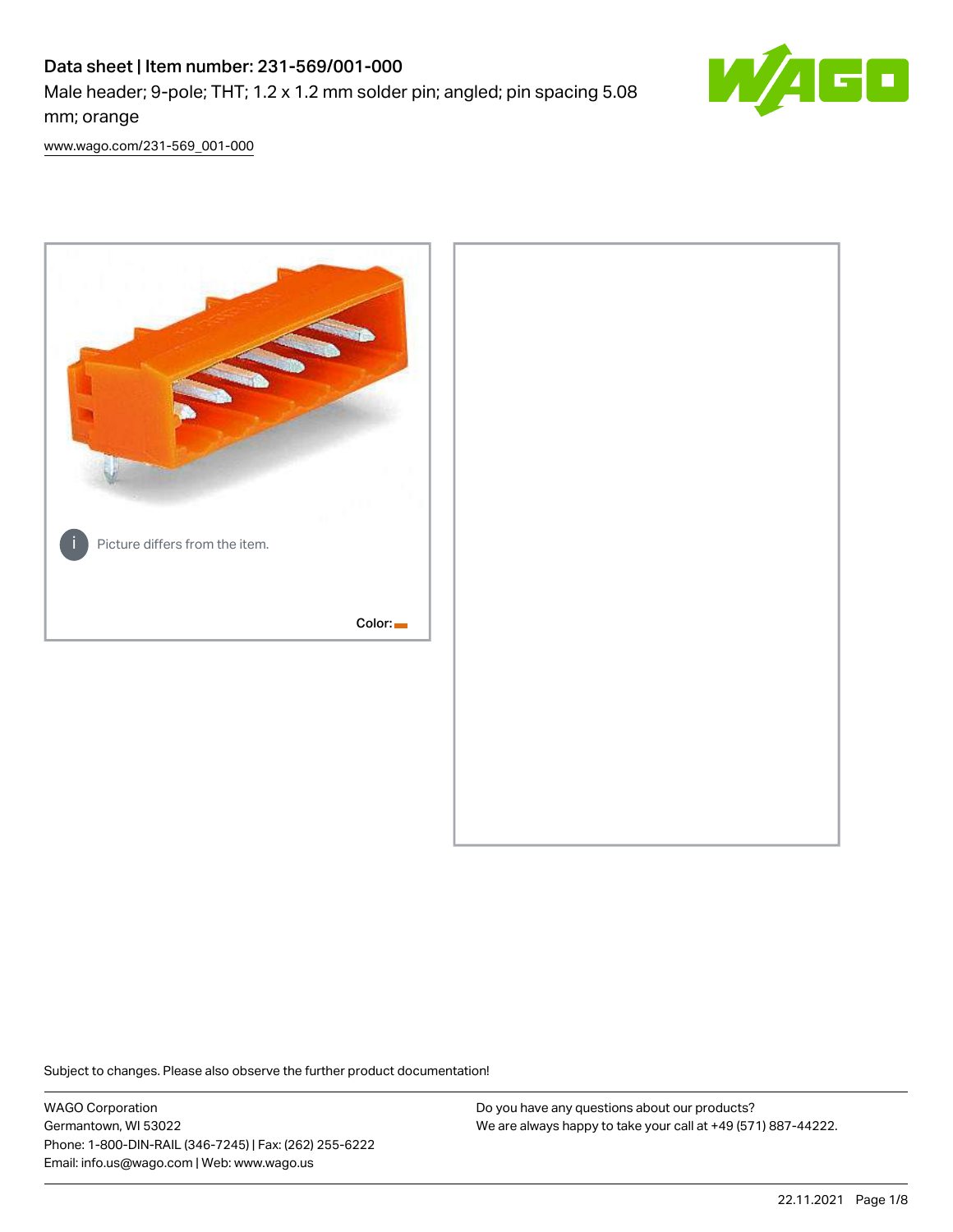



```
L = (pole no. -1) x pin spacing +8.2 mm
```
 $L_1 = L + 5$  mm

```
L_2 = L_1 + 7.4 mm
```
#### Item description

- Horizontal or vertical PCB mounting via straight or angled solder pins
- $\blacksquare$ 1.2 x 1.2 mm solder pins allow nominal current up to 16 A, enhancing stability of shorter headers
- **With coding fingers**

Subject to changes. Please also observe the further product documentation! Data

WAGO Corporation Germantown, WI 53022 Phone: 1-800-DIN-RAIL (346-7245) | Fax: (262) 255-6222 Email: info.us@wago.com | Web: www.wago.us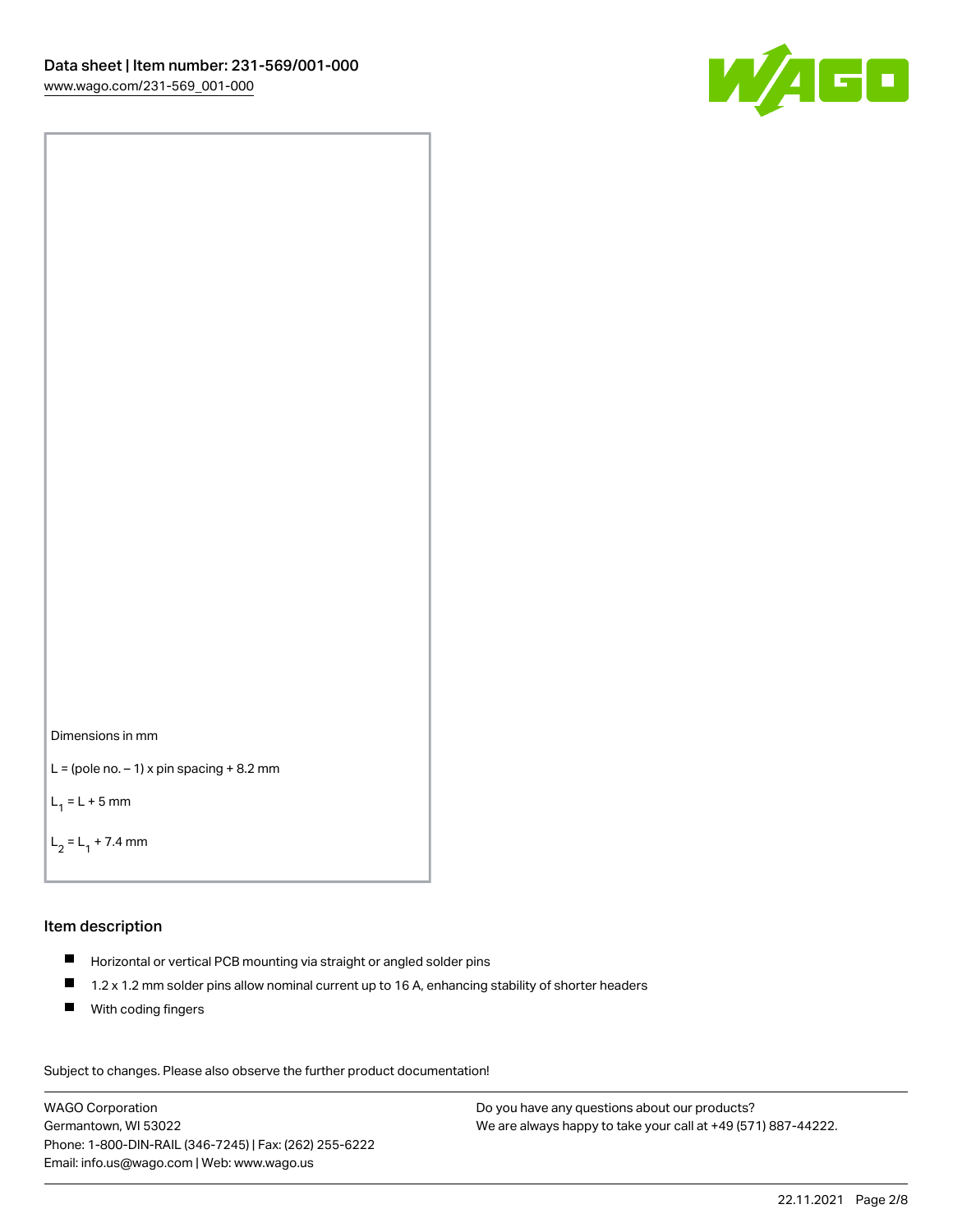

### Data Notes

| Safety information 1 | The <i>MCS – MULTI CONNECTION SYSTEM</i> includes connectors<br>without breaking capacity in accordance with DIN EN 61984. When<br>used as intended, these connectors must not be connected<br>/disconnected when live or under load. The circuit design should<br>ensure header pins, which can be touched, are not live when<br>unmated. |
|----------------------|--------------------------------------------------------------------------------------------------------------------------------------------------------------------------------------------------------------------------------------------------------------------------------------------------------------------------------------------|
| Variants:            | Other pole numbers<br>3.8 mm pin projection for male headers with straight solder pins<br>Gold-plated or partially gold-plated contact surfaces<br>Other versions (or variants) can be requested from WAGO Sales or<br>configured at https://configurator.wago.com/                                                                        |

# Electrical data

# IEC Approvals

| Ratings per                 | IEC/EN 60664-1                                                        |
|-----------------------------|-----------------------------------------------------------------------|
| Rated voltage (III / 3)     | 250 V                                                                 |
| Rated surge voltage (III/3) | 4 <sub>k</sub> V                                                      |
| Rated voltage (III/2)       | 320 V                                                                 |
| Rated surge voltage (III/2) | 4 <sub>k</sub> V                                                      |
| Nominal voltage (II/2)      | 630 V                                                                 |
| Rated surge voltage (II/2)  | 4 <sub>k</sub> V                                                      |
| Rated current               | 16 A                                                                  |
| Legend (ratings)            | $(III / 2)$ $\triangle$ Overvoltage category III / Pollution degree 2 |

# UL Approvals

| Approvals per                  | UL 1059 |
|--------------------------------|---------|
| Rated voltage UL (Use Group B) | 300 V   |
| Rated current UL (Use Group B) | 15 A    |
| Rated voltage UL (Use Group D) | 300 V   |
| Rated current UL (Use Group D) | 10 A    |

### Ratings per UL

| Rated voltage UL 1977 | 600 V |
|-----------------------|-------|
| Rated current UL 1977 |       |

Subject to changes. Please also observe the further product documentation!

| <b>WAGO Corporation</b>                                | Do you have any questions about our products?                 |
|--------------------------------------------------------|---------------------------------------------------------------|
| Germantown, WI 53022                                   | We are always happy to take your call at +49 (571) 887-44222. |
| Phone: 1-800-DIN-RAIL (346-7245)   Fax: (262) 255-6222 |                                                               |
| Email: info.us@wago.com   Web: www.wago.us             |                                                               |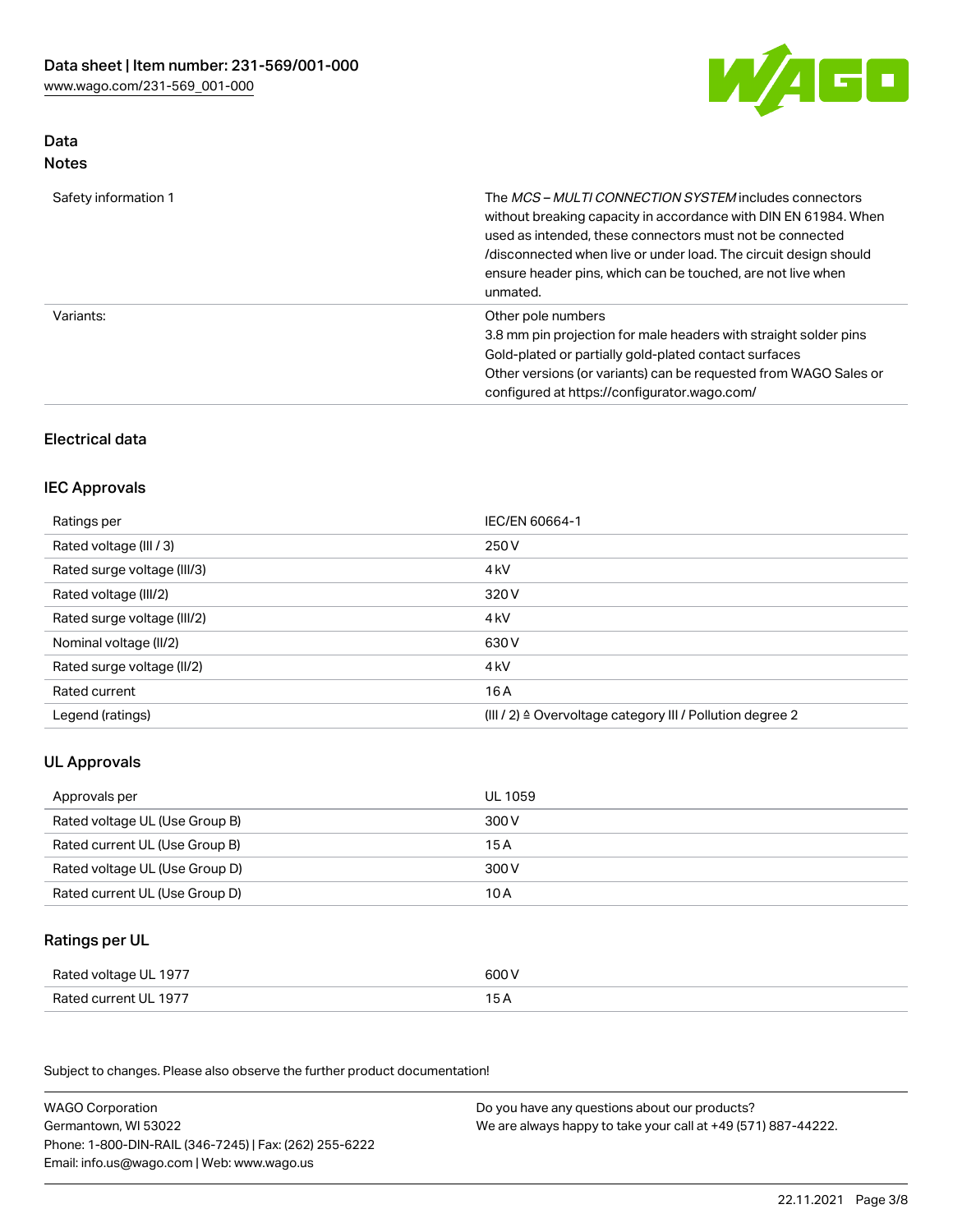

## CSA Approvals

| Approvals per                   | CSA   |
|---------------------------------|-------|
| Rated voltage CSA (Use Group B) | 300 V |
| Rated current CSA (Use Group B) | 15 A  |
| Rated voltage CSA (Use Group D) | 300 V |
| Rated current CSA (Use Group D) | 10 A  |

# Connection data

| Total number of potentials |  |
|----------------------------|--|
| Number of connection types |  |
| Number of levels           |  |

#### Connection 1

| Number of poles |  |  |
|-----------------|--|--|
|-----------------|--|--|

# Physical data

| Pin spacing                          | 5.08 mm / 0.2 inch    |
|--------------------------------------|-----------------------|
| Width                                | 48.84 mm / 1.923 inch |
| Height                               | 12.2 mm / 0.48 inch   |
| Height from the surface              | 8.4 mm / 0.331 inch   |
| Depth                                | 12 mm / 0.472 inch    |
| Solder pin length                    | 3.8 <sub>mm</sub>     |
| Solder pin dimensions                | $1.2 \times 1.2$ mm   |
| Drilled hole diameter with tolerance | $17^{(+0.1)}$ mm      |

# Plug-in connection

| Contact type (pluggable connector) | Male connector/plug |
|------------------------------------|---------------------|
| Connector (connection type)        | for PCB             |
| Mismating protection               | No                  |
| Mating direction to the PCB        | 0°                  |
| Locking of plug-in connection      | Without             |

### PCB contact

| <b>PCB Contact</b>     | <b>THT</b>                               |
|------------------------|------------------------------------------|
| Solder pin arrangement | over the entire male connector (in-line) |

Subject to changes. Please also observe the further product documentation!

| <b>WAGO Corporation</b>                                | Do you have any questions about our products?                 |
|--------------------------------------------------------|---------------------------------------------------------------|
| Germantown, WI 53022                                   | We are always happy to take your call at +49 (571) 887-44222. |
| Phone: 1-800-DIN-RAIL (346-7245)   Fax: (262) 255-6222 |                                                               |
| Email: info.us@wago.com   Web: www.wago.us             |                                                               |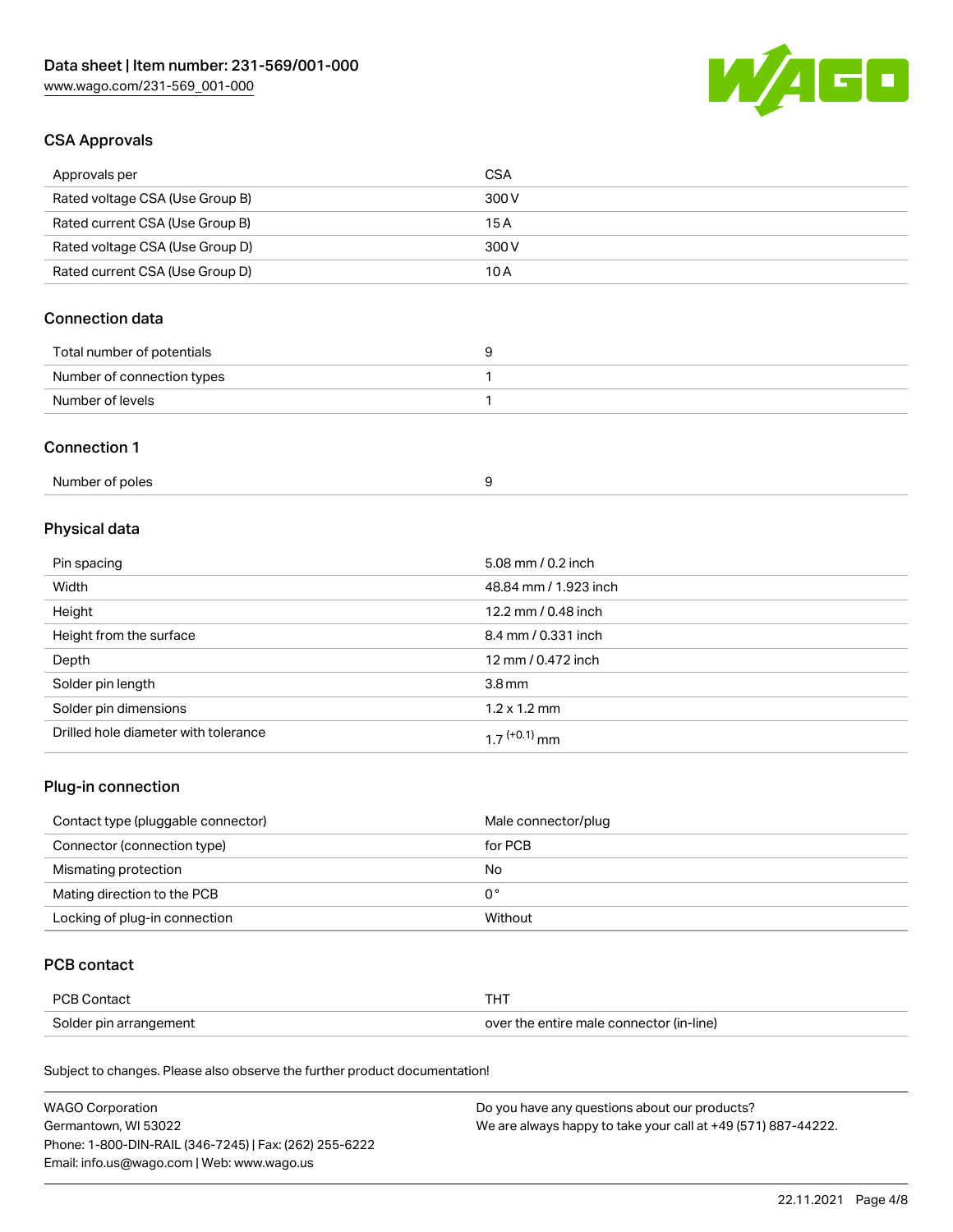

Number of solder pins per potential 1

#### Material data

| Color                       | orange                                 |
|-----------------------------|----------------------------------------|
| Material group              |                                        |
| Insulation material         | Polyamide (PA66)                       |
| Flammability class per UL94 | V <sub>0</sub>                         |
| Contact material            | Electrolytic copper (E <sub>Cu</sub> ) |
| Contact plating             | tin-plated                             |
| Fire load                   | $0.052$ MJ                             |
| Weight                      | 3.4g                                   |

### Environmental requirements

Limit temperature range  $-60... +100$  °C

### Commercial data

| Product Group         | 3 (Multi Conn. System) |
|-----------------------|------------------------|
| PU (SPU)              | 100 Stück              |
| Packaging type        | box                    |
| Country of origin     | PL                     |
| <b>GTIN</b>           | 4044918931243          |
| Customs tariff number | 8536694040             |

### Approvals / Certificates

#### Country specific Approvals

| Logo               | Approval                                            | <b>Additional Approval Text</b> | Certificate<br>name |
|--------------------|-----------------------------------------------------|---------------------------------|---------------------|
|                    | <b>CB</b><br><b>DEKRA Certification B.V.</b>        | IEC 61984                       | NL-39756            |
|                    | <b>CSA</b><br>DEKRA Certification B.V.              | C <sub>22.2</sub>               | 1466354             |
| EMA<br><b>NEUR</b> | <b>KEMA/KEUR</b><br><b>DEKRA Certification B.V.</b> | EN 61984                        | 2190761.01          |

Subject to changes. Please also observe the further product documentation!

| WAGO Corporation                                       | Do you have any questions about our products?                 |
|--------------------------------------------------------|---------------------------------------------------------------|
| Germantown, WI 53022                                   | We are always happy to take your call at +49 (571) 887-44222. |
| Phone: 1-800-DIN-RAIL (346-7245)   Fax: (262) 255-6222 |                                                               |
| Email: info.us@wago.com   Web: www.wago.us             |                                                               |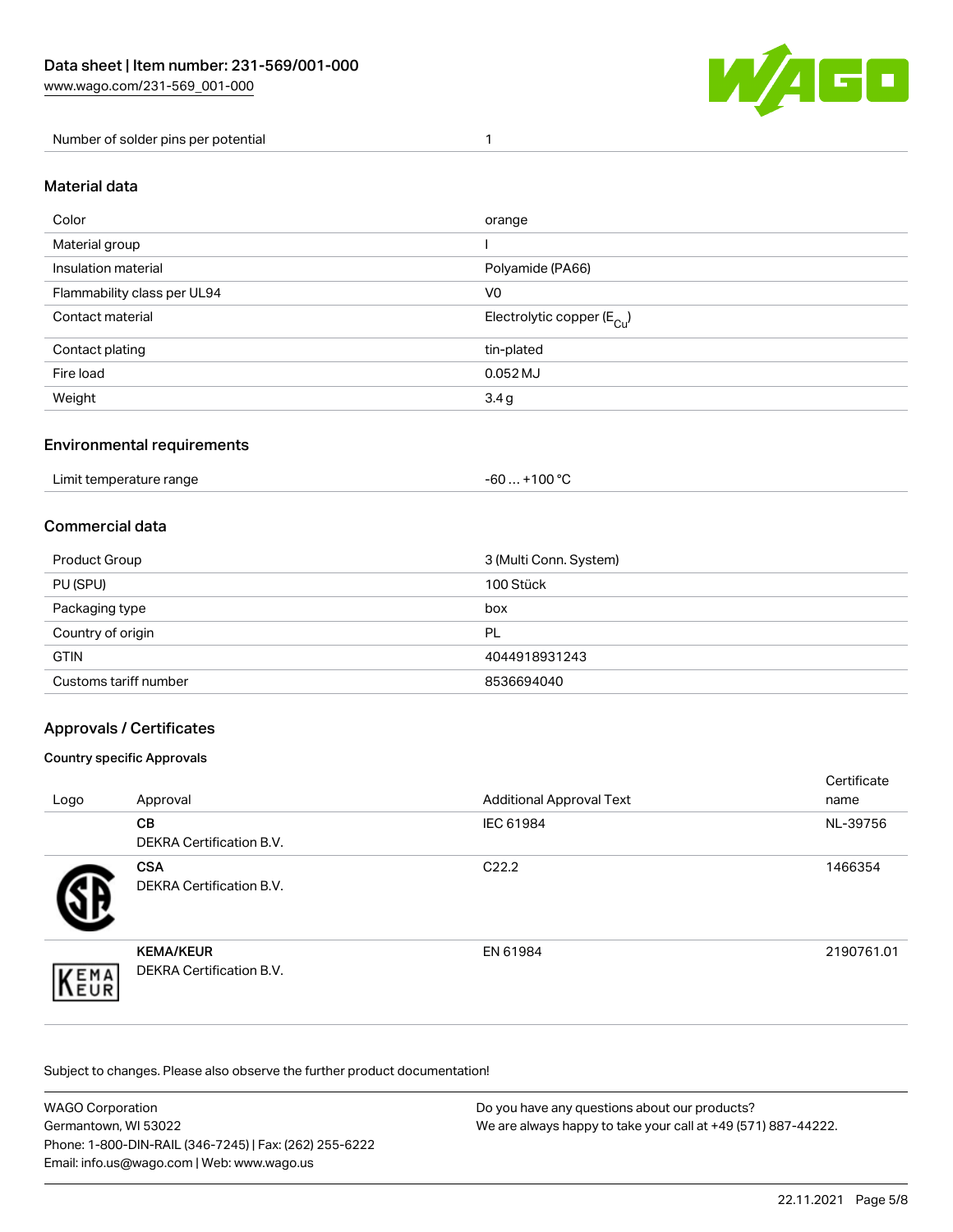

#### Ship Approvals

| Logo                     | Approval                                  | <b>Additional Approval Text</b> | Certificate<br>name                |
|--------------------------|-------------------------------------------|---------------------------------|------------------------------------|
| ABS                      | <b>ABS</b><br>American Bureau of Shipping | $\overline{\phantom{a}}$        | $19 -$<br>HG1869876-<br><b>PDA</b> |
| <b>BUREAU</b><br>VERITAS | BV<br>Bureau Veritas S.A.                 | IEC 60998                       | 11915/D0<br><b>BV</b>              |
| <b>UL-Approvals</b>      |                                           |                                 |                                    |
|                          |                                           |                                 | Certificate                        |
| Logo                     | Approval                                  | <b>Additional Approval Text</b> | name                               |
|                          | UL<br>UL International Germany GmbH       | UL 1977                         | E45171                             |
|                          | UR<br>Underwriters Laboratories Inc.      | <b>UL 1059</b>                  | E45172                             |

### Counterpart

| ltem no.231-309/026-000                                                                                              |                                  |
|----------------------------------------------------------------------------------------------------------------------|----------------------------------|
| 1-conductor female connector; CAGE CLAMP®; 2.5 mm <sup>2</sup> ; Pin spacing 5.08 mm; 9-pole; 2,50 mm <sup>2</sup> ; | www.wago.com/231-309/026-<br>000 |
| orange                                                                                                               |                                  |

#### Optional accessories

#### Coding

|        | Intermediate plate                                               |                      |
|--------|------------------------------------------------------------------|----------------------|
|        | Item no.: 231-500<br>Spacer; for formation of groups; light gray | www.wago.com/231-500 |
| Coding |                                                                  |                      |
|        | Item no.: 231-129<br>Coding key; snap-on type; light gray        | www.wago.com/231-129 |

.<br>Subject to changes. Please also observe the further product documentation!

WAGO Corporation Germantown, WI 53022 Phone: 1-800-DIN-RAIL (346-7245) | Fax: (262) 255-6222 Email: info.us@wago.com | Web: www.wago.us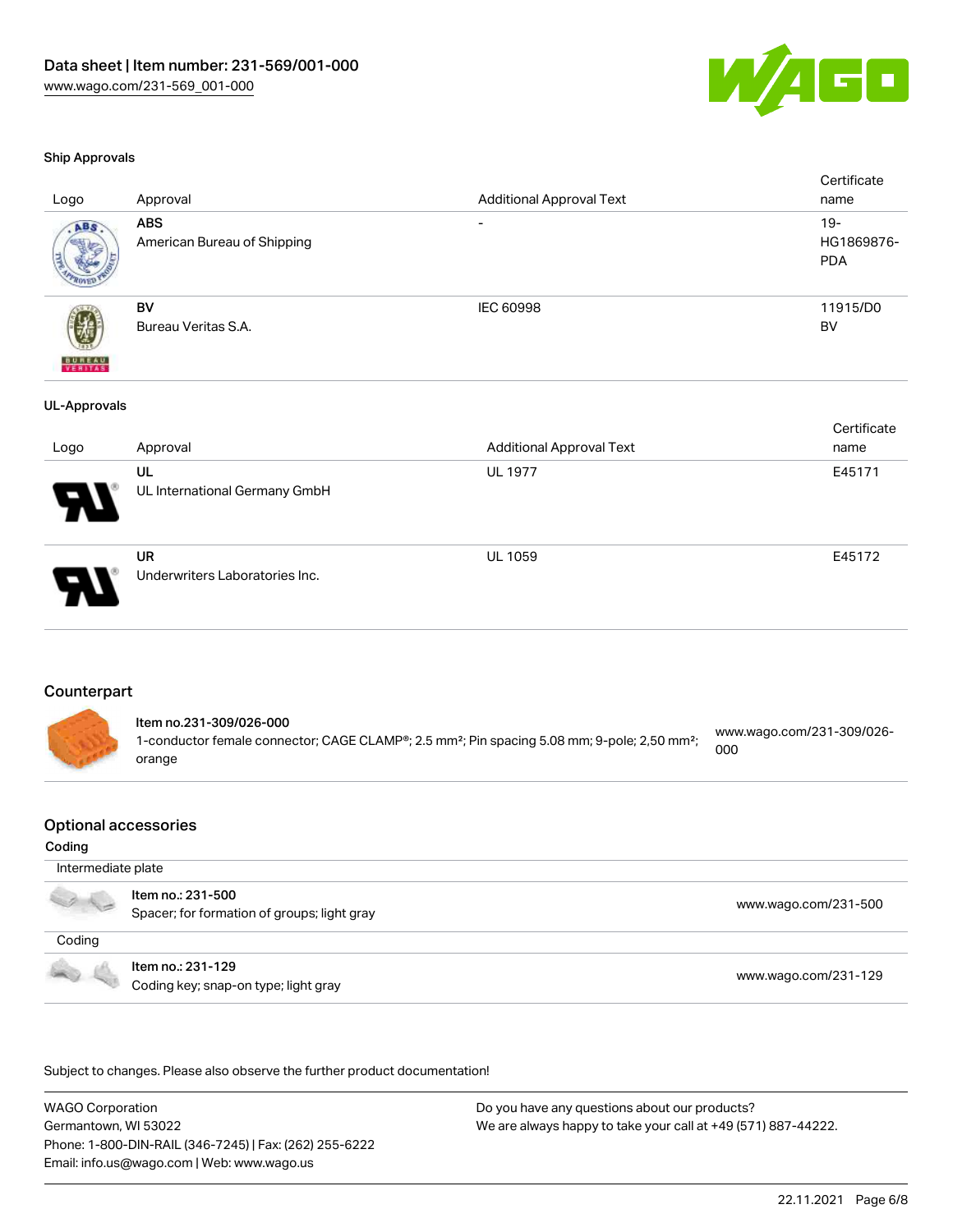

# **Downloads** Documentation

| <b>Additional Information</b><br>Technical explanations                                                                                                                | 2019 Apr 3 | pdf        | Download |
|------------------------------------------------------------------------------------------------------------------------------------------------------------------------|------------|------------|----------|
|                                                                                                                                                                        |            | 2.0 MB     |          |
| <b>CAD</b> files                                                                                                                                                       |            |            |          |
| CAD data                                                                                                                                                               |            |            |          |
| 2D/3D Models 231-569/001-000                                                                                                                                           |            | URL        | Download |
| <b>CAE</b> data                                                                                                                                                        |            |            |          |
| EPLAN Data Portal 231-569/001-000                                                                                                                                      |            | <b>URL</b> | Download |
| ZUKEN Portal 231-569/001-000                                                                                                                                           |            | <b>URL</b> | Download |
| EPLAN Data Portal 231-569/001-000                                                                                                                                      |            | <b>URL</b> | Download |
| <b>PCB Design</b>                                                                                                                                                      |            |            |          |
| Symbol and Footprint 231-569/001-000                                                                                                                                   |            | URL        | Download |
| CAx data for your PCB design, consisting of "schematic symbols and PCB footprints",<br>allow easy integration of the WAGO component into your development environment. |            |            |          |
| Supported formats:                                                                                                                                                     |            |            |          |
| Ш<br>Accel EDA 14 & 15                                                                                                                                                 |            |            |          |
| Ш<br>Altium 6 to current version                                                                                                                                       |            |            |          |
| Ш<br>Cadence Allegro                                                                                                                                                   |            |            |          |
| DesignSpark                                                                                                                                                            |            |            |          |
| Ш<br>Eagle Libraries                                                                                                                                                   |            |            |          |
| Ш<br>KiCad                                                                                                                                                             |            |            |          |
| H<br>Mentor Graphics BoardStation                                                                                                                                      |            |            |          |
| Ц<br>Mentor Graphics Design Architect                                                                                                                                  |            |            |          |
| п<br>Mentor Graphics Design Expedition 99 and 2000                                                                                                                     |            |            |          |
| ш<br>OrCAD 9.X PCB and Capture                                                                                                                                         |            |            |          |
| Ш<br>PADS PowerPCB 3, 3.5, 4.X, and 5.X                                                                                                                                |            |            |          |
| ш<br>PADS PowerPCB and PowerLogic 3.0                                                                                                                                  |            |            |          |
| Ш<br>PCAD 2000, 2001, 2002, 2004, and 2006                                                                                                                             |            |            |          |
|                                                                                                                                                                        |            |            |          |
| Subject to changes. Please also observe the further product documentation!                                                                                             |            |            |          |

WAGO Corporation Germantown, WI 53022 Phone: 1-800-DIN-RAIL (346-7245) | Fax: (262) 255-6222 Email: info.us@wago.com | Web: www.wago.us